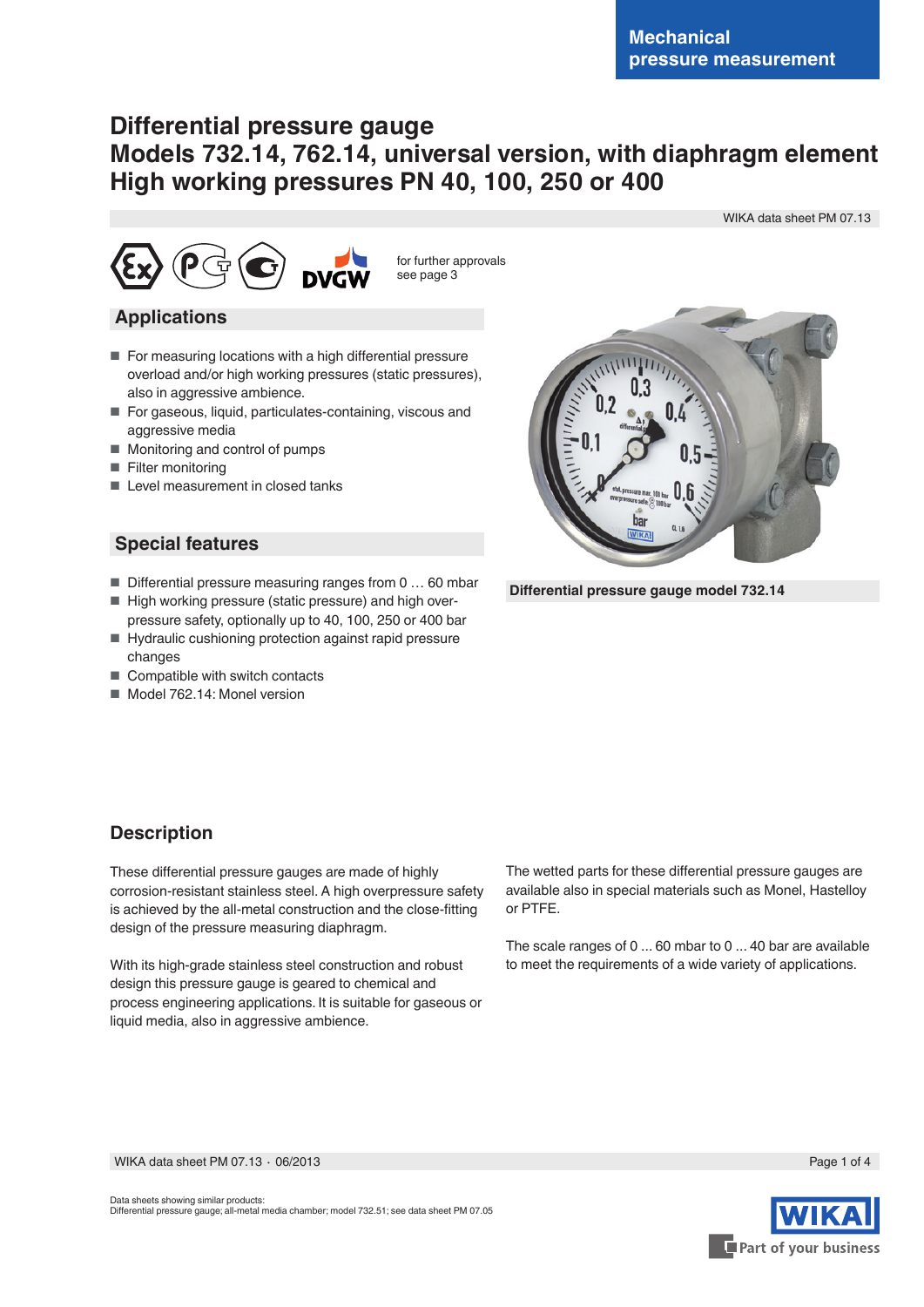

Mounting according to affixed symbols ⊕ high pressure and ⊖ low pressure

## **Illustration of the principle Design and operating principle**

- Process pressures  $p_1$  und  $p_2$  are applied to the media chambers  $\ominus$  (2) and  $\oplus$  (3).
- Measuring cell (4) is filled with transmission liquid.
- Differential pressure across ⊕ and ⊖ pressure sides deflects the diaphragm (1) and displaces the transmission fluid.
- The deflection of the connection rod (5) is converted through the use of a transmitting lever (6) into rotation, which is transfered over an axial shaft (7) to the movement (9).
- The torque pipe (8) seals, assuring a frictionless path from the measuring cell.
- Overpressure protection in both directions up to the max. total pressure applied is provided by contoured metal bolsters.

### **Specifications**

#### **Design**

Highest overpressure safety either side, pressure ratings PN 40, 100, 250 oder 400,

hydraulic cushioning protection against rapid pressure changes

#### **Nominal size in mm**

100, 160

#### **Accuracy class**

Model 732.14: 1.6 Model 762.14: 2.5

**Overpressure safety and max. working pressure (static pressure)**

Either side max. 40, 100, 250 or 400 bar

#### **Scale ranges**

Gauges with PN 40 and 100: 0 … 60 mbar to 0 … 160 mbar (measuring cell **□** 140) 0 … 0.25 bar to 0 … 40 bar (measuring cell **□** 82)

#### Gauges with PN 250:

0 … 60 mbar to 0 … 250 mbar (measuring cell **□** 140) 0 … 0.4 bar to 0 … 40 bar (measuring cell **□** 82)

#### Gauges with PN 400: 0 … 0.4 bar to 0 … 40 bar (measuring cell **□** 86)

#### **Pressure limitation**

Steady: Full scale value Fluctuating: 0.9 x full scale value

#### **Permissible temperature**

Ambient: -20 ... +60 °C Medium: +100 °C maximum

#### **Temperature effect**

When the temperature of the measuring system deviates from the reference temperature (+20 °C): max. ±0.5 %/10 K of full scale value

#### **Ingress protection**

IP 54 per EN 60529 / lEC 529 (with liquid filling IP 65)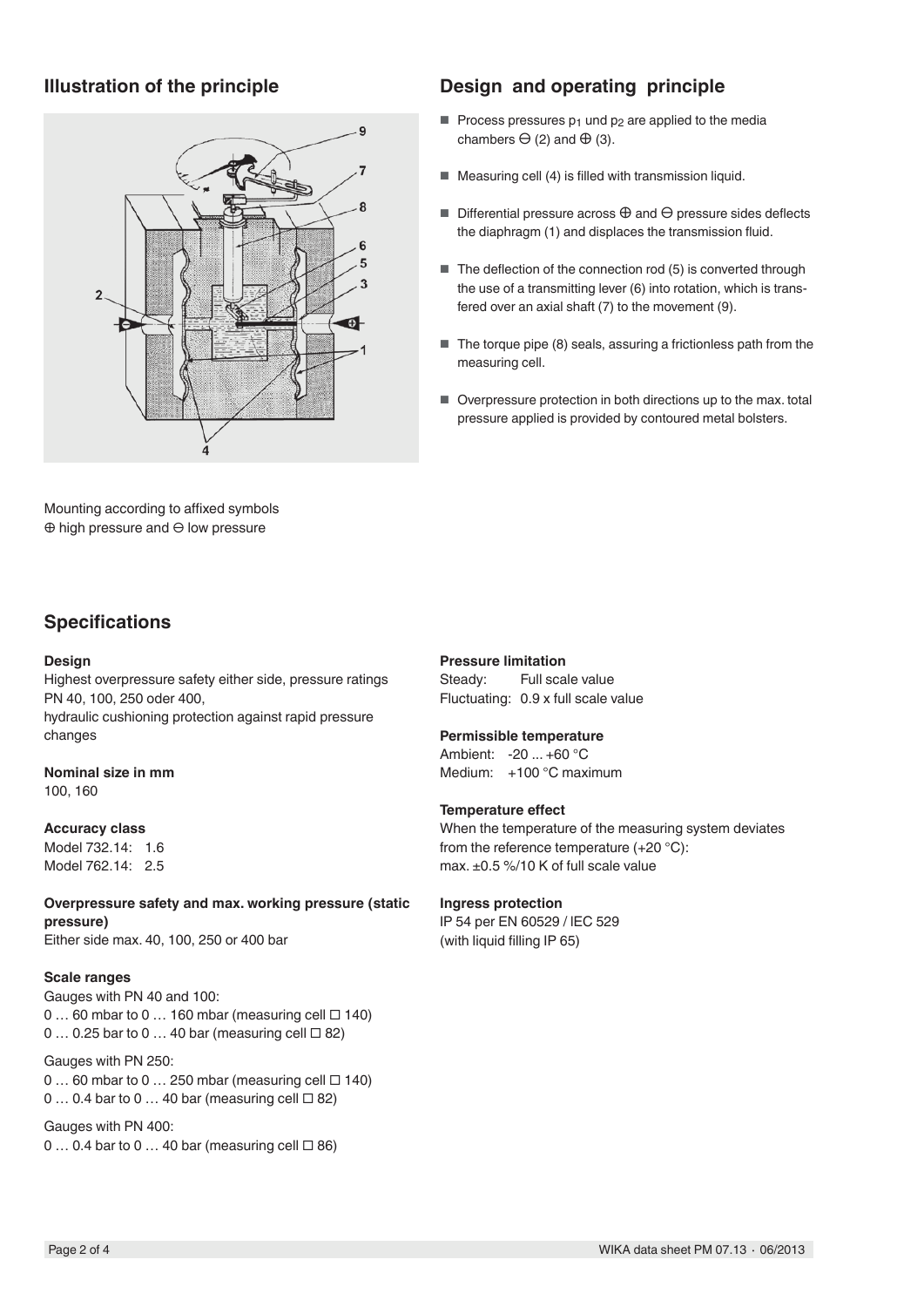### **Standard version**

### **Measuring flanges (wetted)**

Model 732.14: Stainless steel 316L Model 762.14: Monel 2.4360

#### **Flange connecting screws**

PN 40/100: Stainless steel PN 250 / 400: Steel, corrosion-protected

#### **Process connections**

2 x G ½ female (EN 837), lower mount (LM)

#### **Pressure elements (wetted)**

Model 732.14: Stainless steel 316L / NiCrCo-alloy (Duratherm) Model 762.14: Monel 2.4375

#### **Sealings (wetted)**

FPM/FKM

#### **Venting of the media chambers (wetted)**

Model 732.14, PN 40 and 100: Stainless steel 316L Standard for scale ranges  $\leq 0.16$  bar (option for scale ranges  $\geq 0.25$  bar!)

Model 732.14, PN 250 and 400: Stainless steel 316L Standard for scale ranges  $\leq 0.25$  bar (option for scale ranges  $\geq 0.4$  bar!)

Model 762.14: Monel 2.4360 Standard for scale ranges  $\leq 0.25$  bar (option for scale ranges  $\geq 0.4$  bar!)

#### **Measuring cell** Chrome steel

**Movement**

Stainless steel

**Dial** Aluminium, white, black lettering

**Pointer** Adjustable pointer, aluminium, black

#### **Zero adjustment**

By means of adjustable pointer (adjustment appliance with gauges with liquid filling and/or switch contact)

**Case / Bayonet ring** Stainless steel

**Window** Laminated safety glass

**Measuring cell filling** Silicone oil Exception: Glycerine

#### **Mounting by means of:**

■ Rigid measuring lines

- Drilled mounting holes at the back of the measuring cell
- Panel mounting flange (option)
- Mounting bracket for wall or pipe mounting (option)

### **Options**

- Liquid filling (model 733.14 / 763.14)
- Venting of the pressure chambers for scale ranges ≥ 0.25 bar or ≥ 0.4 bar
- Measuring cell filling with special medium, e.g. for use in oxygen applications
- Combined differential pressure and working pressure readout
- Wetted parts made of special material
- Differential process connection per DIN EN 61518
- $\blacksquare$  Other process connections, e.g. male thread 2 x G 1/2 B or 2 x ½ NPT
- Back mount connection or connection at 12 o'clock
- $\blacksquare$  Medium temperature > 100 °C
- Admissible ambient temperature -40 ... +60 °C (silicone oil filling)
- Panel mounting flange
- Mounting bracket for wall or pipe mounting, lacquered steel or stainless steel
- Pressure equalising valve (data sheet AC 09.11)
- Pressure gauge with switch contacts, see model DPGS43HP.100/160, data sheet PV 27.13
- Pressure gauge with electrical output signal, see model DPGT43HP.100/160, data sheet PV 17.13

### **CE-Konformität**

**ATEX directive** 1) 94/9/EC, II 2 GD c TX

### **Approvals**

- **GOST**, metrology/measurement technology, Russia
- **GOST-R**, import certificate, Russia
- CRN, safety (e.g. electr. safety, overpressure, ...), Canada
- **DVGW**, conformity certificate for building services and systems engineering

### **Certificates** 1)

- 2.2 test report per EN 10204 (e.g. state-of-the-art manufacturing, material proof, indication accuracy)
- 3.1 inspection certificate per EN 10204 (e.g. material proof wetted parts metal component, indication accuracy)

1) Option

Approvals and certificates, see website